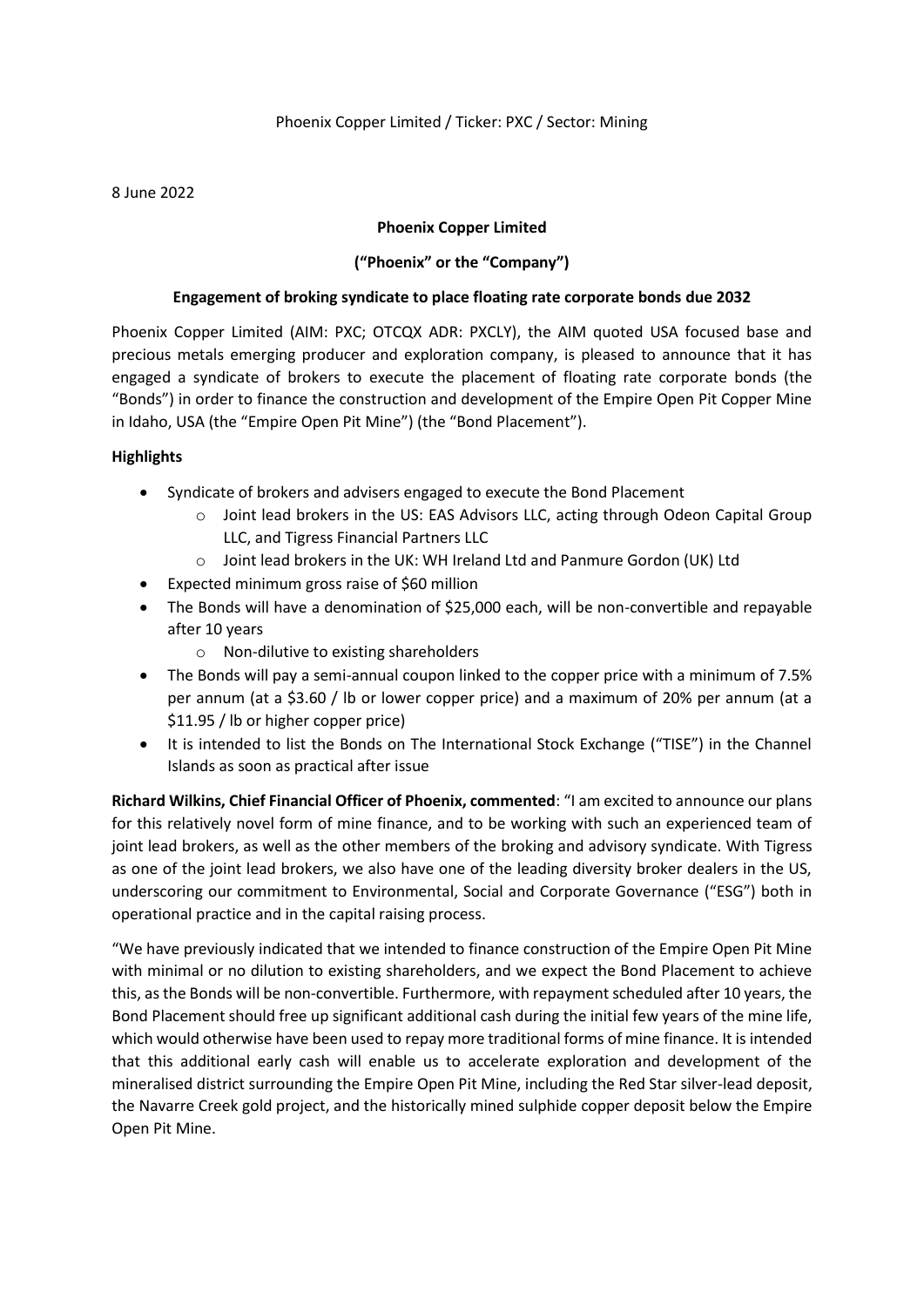"We look forward to providing shareholders with further updates regarding the Bond Placement as and when appropriate."

## **Further details**

Further to the announcement dated 30 March 2022, the Company has engaged EAS Advisors LLC, acting through Odeon Capital Group LLC, and Tigress Financial Partners LLC as joint lead brokers in the US, and WH Ireland Ltd and Panmure Gordon (UK) Ltd as joint lead brokers in the UK, to lead a syndicate of brokers and advisers, working with the Company, to execute the Bond Placement.

The Company expects to raise a minimum of \$60 million (gross) via the issue of the Bonds to institutional and other investors.

The Bonds will have a denomination of \$25,000 each, will be non-convertible and repayable after 10 years.

The Bonds will pay a semi-annual coupon linked to the average closing copper price on the London Metal Exchange during any given coupon period, subject to a minimum coupon of 7.5% per annum (3.75% per coupon period) at a \$3.60 / lb or lower copper price. Each \$0.10 (or part thereof) increase in the average copper price above \$3.60 / lb will result in a 0.15% (or part thereof) increase in the coupon, subject to a maximum coupon of 20% per annum (10% per coupon period) at a \$11.95 / lb or higher copper price. At the current copper price of \$4.33 / lb the coupon would be 8.60% per annum (4.30% per coupon period). Any increase in the coupon payable above the minimum of 7.5% per annum is expected to be covered approximately 10 times over by the corresponding increase in revenue received as a result of the higher copper price.

It is intended to list the Bonds on TISE in the Channel Islands as soon as practical after issue. The Bonds will be secured on the Company's patented mining claims in so far as they relate to the Empire Open Pit Mine.

Although the Directors are confident that the Bond Placement will proceed and be fully placed, the issue is not underwritten so there can be no certainty in this regard, or that the final terms agreed with investors will be consistent with those set out in this announcement.

# **Market Abuse Regulation (MAR) Disclosure**

The information contained within this announcement is deemed by the Company to constitute inside information as stipulated under the Market Abuse Regulations (EU) No. 596/2014 which has been incorporated into UK law by the European Union (Withdrawal) Act 2018. Upon the publication of this announcement via Regulatory Information Service, this inside information is now considered to be in the public domain.

# **Environmental, Social, and Corporate Governance**

Phoenix is committed to meeting and exceeding the environmental standards required by law as a core value of the Company. The baseline environmental data collected to date will be used for furthering the permitting process, but as importantly, will be used as the building blocks for the Company's ongoing Environmental, Social, and Corporate Governance (ESG) platform, overseen by the Company's ESG & Sustainability Committee.

**Contacts**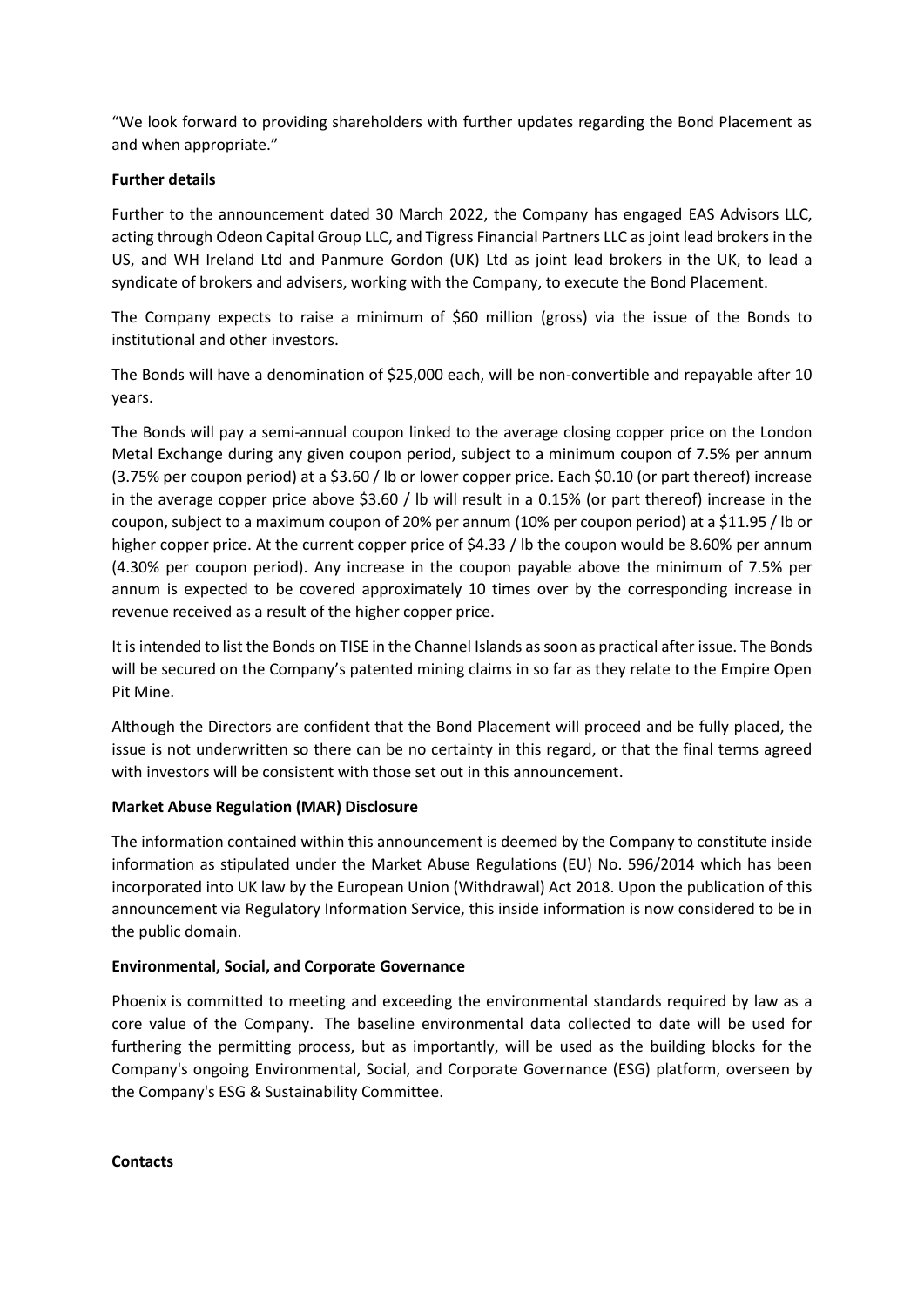For further information please visit [https://phoenixcopperlimited.com](https://phoenixcopperlimited.com/) or contact:

| Phoenix Copper Limited                                   | Ryan McDermott                              | Tel: +1 208 954 7039       |
|----------------------------------------------------------|---------------------------------------------|----------------------------|
|                                                          | <b>Brittany Lock</b>                        | Tel: +1 208 794 8033       |
|                                                          | <b>Richard Wilkins</b>                      | Tel: +44 7590 216<br>657   |
| SP Angel Corporate<br>Finance LLP (Nominated<br>Adviser) | David Hignell / Caroline Rowe               | Tel: +44 20 3470 0470      |
| Tavira Securities Ltd (Joint<br>Broker)                  | Jonathan Evans / Oliver Stansfield          | Tel: +44 20 7100 5100      |
| WH Ireland (Joint Broker)                                | Harry Ansell / Adam Pollock / Katy Mitchell | Tel: +44 207 2201666       |
| Panmure Gordon (UK)<br>Limited (Joint Broker)            | John Prior / Hugh Rich / Ailsa Macmaster    | Tel: +44 20 7886 2500      |
| <b>EAS Advisors (US</b><br>Corporate Adviser)            | Matt Bonner / Rogier de la Rambelje         | Tel: +1 (646) 495-<br>2225 |
| <b>BlytheRay</b><br>(Financial PR)                       | Tim Blythe / Megan Ray                      | Tel: +44 20 7138 3204      |

#### **Notes**

Phoenix Copper Limited is a USA focused, base and precious metals emerging producer and exploration company, initially targeting copper and zinc production from an open pit mine.

Phoenix's primary operations are focused near Mackay, Idaho in the Alder Creek mining district, at the 80% owned Empire Mine property, which historically produced copper at grades of up to 8%, as well as gold, silver, zinc and tungsten, from an underground mine.

Since 2017, Phoenix has carried our extensive drill programmes which have defined a NI 43-101 compliant PEA (preliminary economic assessment) for an open pit heap leach solvent extraction and electrowinning ("SX-EW") mine, which was updated in October 2020. The contained metal in all NI 43- 101 compliant categories of resources, Measured, Indicated and Inferred, stand at 129,641 tonnes of copper, 355,523 ounces of gold, 10,133,772 ounces of silver and 58,440 tonnes of zinc. Phoenix updated its economic model in February 2021 to include the processing of all contained metals through a two phased approach.

In addition to Empire, the district includes the historic Horseshoe, White Knob and Blue Bird Mines, past producers of copper, gold, silver, zinc, lead and tungsten from underground mines. A new discovery at Red Star, 330 metres northwest of the Empire Mine proposed open pit, has revealed high grade silver / lead sulphide ore, and from three shallow exploration drill holes a maiden resource of 103,000 tonnes containing 173.4 g/tonne silver, 0.85 g/tonne gold and 3.85% lead (1.6 million ounces silver equivalent) was reported in an NI 43-101 technical report published in May 2019. Additionally,